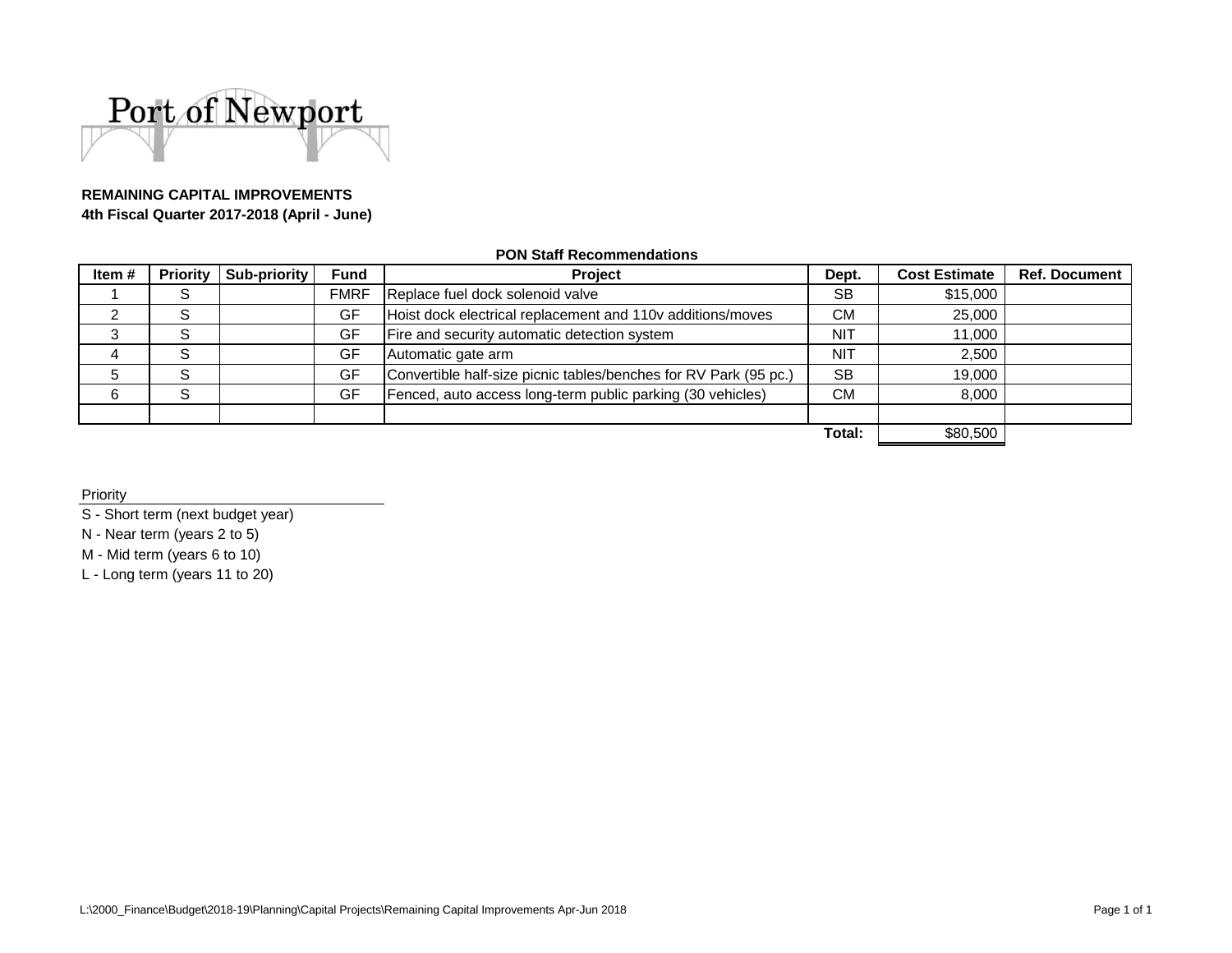

### **RECOMMENDED CAPITAL IMPROVEMENTSFiscal Year 2018-19**

| Item#                                                           | Priority | Sub-priority | <b>Fund</b> | Project                                                                 | Dept.       | <b>Cost Estimate</b> | <b>Ref. Document</b> |
|-----------------------------------------------------------------|----------|--------------|-------------|-------------------------------------------------------------------------|-------------|----------------------|----------------------|
|                                                                 | S        |              | <b>FMRF</b> | PD5 pier engineering - Phase III *                                      | <b>CM</b>   | \$<br>86,625         | OBEC                 |
| 2                                                               | S        |              | NOAA        | Maintenance dredging (contract requirement)                             | <b>NOAA</b> | 270,000              |                      |
| 3                                                               | S        |              | <b>NOAA</b> | Steel pile caps (contract requirement)                                  | <b>NOAA</b> | 6,000                |                      |
| 5                                                               | S        |              | <b>FMRF</b> | Replace PD5 & PD7 pilings (6 total)                                     | CM.         | 90,000               |                      |
| 6                                                               | S        |              | <b>GF</b>   | Replace waste water pump station                                        | <b>SB</b>   | 32,680               |                      |
| 8                                                               | S        |              | <b>FMRF</b> | Landing float repair on bottom of A dock                                | <b>SB</b>   | 50,000               |                      |
| 9                                                               | S        |              | <b>FMRF</b> | Electric load centers - South Beach Marina                              | <b>SB</b>   | 108,933              |                      |
| 10                                                              | S        |              | <b>FMRF</b> | Replace rub boards and through rods on PD5X                             | CM.         | 25,000               |                      |
| 11                                                              | S        |              | GF          | Replace Hoist #3 (manned crane desired to add 10' reach)                | <b>CM</b>   | 135,000              |                      |
| 12                                                              | S        |              | GF          | Used oil/bilge above ground covered waste containment tank & pad        | <b>NIT</b>  | 70,000               |                      |
| 13                                                              | S        |              | <b>CF</b>   | Crowned base and gravel for 1,200 ft. of heavy haul NIT road (east end) | <b>NIT</b>  | 30,000               |                      |
| 14                                                              | S        |              | <b>CF</b>   | Pave 1,200 ft. of graveled NIT road (east end)                          | <b>NIT</b>  | 170,000              |                      |
| 15                                                              | S        |              | GF          | Fire and security automatic detection system                            | <b>NIT</b>  | 11,000               |                      |
| 16                                                              | S        |              | <b>CF</b>   | Evaluate Rogue Brewery seawall                                          | <b>SB</b>   | 10,000               |                      |
| 17                                                              | S        |              | <b>FMRF</b> | Port Dock 7 100' pilings and 2 end pilings                              | <b>CM</b>   | 90,000               |                      |
| 18                                                              | S        |              | <b>FMRF</b> | Oregon State Police Dock **                                             | <b>SB</b>   | 20,000               | FY2016-2017 REQ      |
|                                                                 |          |              |             |                                                                         |             |                      |                      |
|                                                                 |          |              |             |                                                                         |             |                      |                      |
| *Includes permitting costs (\$115,000 expended in FY 2016-2017) |          |              |             |                                                                         | Total:      | 1,205,238            |                      |

#### **PON Staff Recommendations**

\*\*( Expected \$840 +/month lease) ( approx. \$39,500 total, assumes \$20,000 funds from OSP)

Priorities

S - Short term (next budget year)

N - Near term (years 2 to 5)

M - Mid term (years 6 to 10)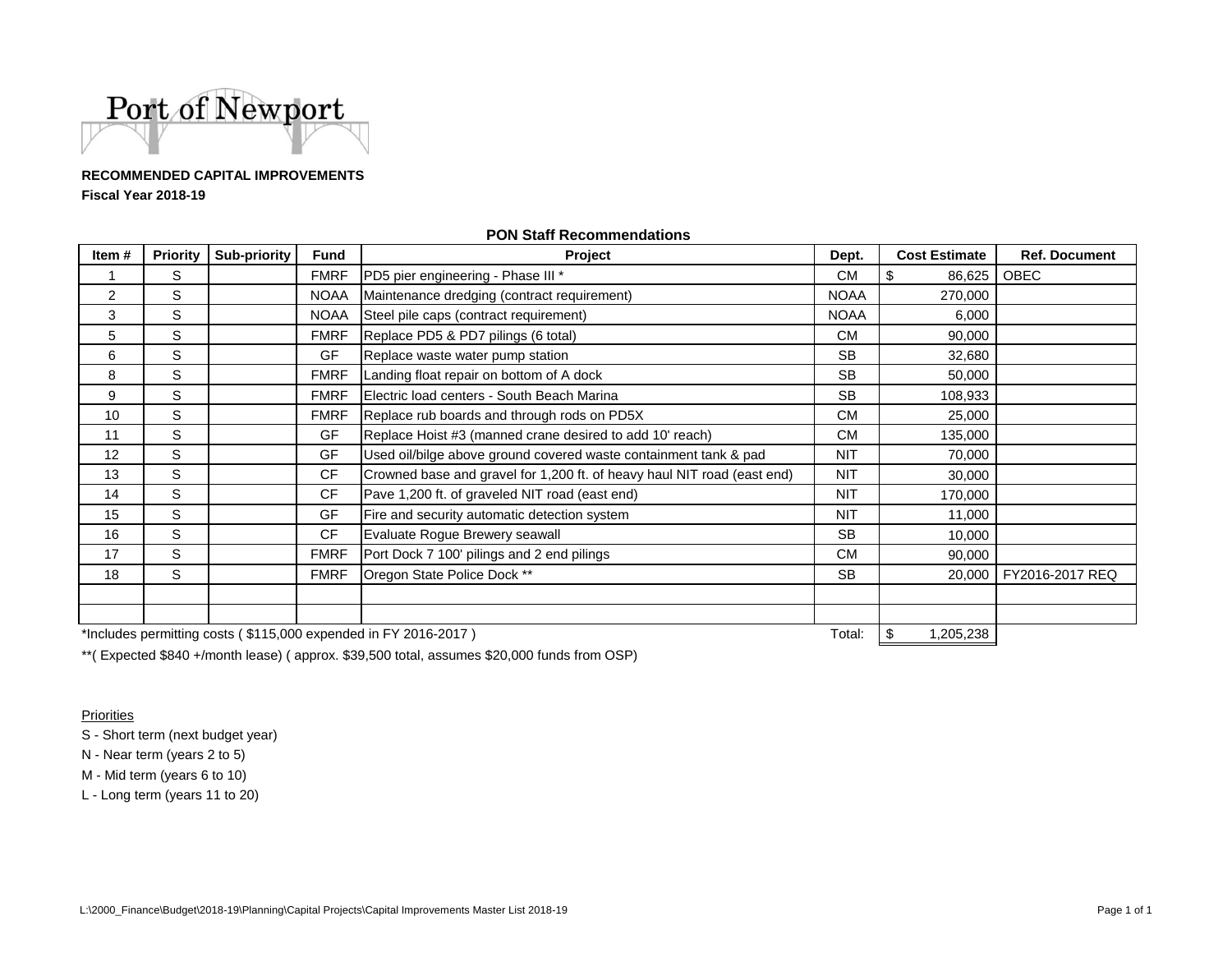## Identified Capital Improvements List From Department Heads

| <b>INTERNATIONAL TERMINAL</b> |                 |              |                                                      |                      |                                |  |
|-------------------------------|-----------------|--------------|------------------------------------------------------|----------------------|--------------------------------|--|
| Item#                         | <b>Priority</b> | Sub-priority | <b>Project</b>                                       | <b>Cost Estimate</b> | <b>Ref. Document</b>           |  |
|                               | S               |              | Grading of Port's 9-acre lot                         |                      | 55,000 2015 quote of \$51,596. |  |
|                               | e               |              | Purchase and install 2nd hoist for use on West berth |                      | 130,000 2013 quote             |  |
|                               |                 |              | Replace H250 with "newer" used model                 | 65,000               |                                |  |
| 4                             |                 |              | International Terminal fire water line loop          |                      | 138,732 2013 CFP               |  |
| 5                             |                 |              | Asphalt parking lot area west of shop                |                      | 110,000 2014 quote             |  |
|                               |                 |              | Re-asphalt northwest end of lot                      |                      | 84,000 2016 quote              |  |
|                               | 582,732         |              |                                                      |                      |                                |  |

|                                    | <b>COMMERCIAL MARINA</b> |                     |                                                                     |                       |                           |  |  |
|------------------------------------|--------------------------|---------------------|---------------------------------------------------------------------|-----------------------|---------------------------|--|--|
| Item#                              | <b>Priority</b>          | <b>Sub-priority</b> | Project                                                             | <b>Cost Estimate*</b> | <b>Ref. Document</b>      |  |  |
|                                    | S                        |                     | replace rods/Rub boards/Dock 5X                                     | 25,000                |                           |  |  |
| 8                                  | N                        |                     | replace Rods/ 1-Whaler/Rub boards/new bumpers/ triangles/PD-5C      | 270,000               |                           |  |  |
| 9                                  | N                        |                     | Replace rods/UHMW rub boards/Dock 3                                 | 110,000               |                           |  |  |
| 10                                 | N                        |                     | replace rods/bumpers/rub boards/6 whalers Dock 5B                   | 350,000               |                           |  |  |
| 11                                 | N                        |                     | replace finger rods/triangle tops/ wooden rub boards Dock 7 fingers | 30,443                |                           |  |  |
| 12                                 | N                        |                     | Replace floats on PD-7 E/F Docks                                    | 1,031,921             | FY 2016-2017 REQ          |  |  |
| 13                                 | N                        |                     | Marina Dredging                                                     | 2,230,323             | 2013 CFP                  |  |  |
| 14                                 | N.                       |                     | Replace pilings on Swedes dock/move dock 50' to the West            | 195,356               |                           |  |  |
| 15                                 | N                        |                     | Hoist Dock Expansion (east or west)                                 | 1,547,882             | FY 2016-2017 REQ          |  |  |
| 16                                 | M                        |                     | Port Dock 5 Pier Improvements/ Alt 1+3                              | 3,241,281             |                           |  |  |
| 17                                 | м                        |                     | <b>Hoist Dock (Center Section)</b>                                  | 694,447               | FY 2016-2017 REQ          |  |  |
| 18                                 | м                        |                     | Utility truck for Commercial Marina                                 |                       | 20,000   FY 2016-2017 REQ |  |  |
| 19                                 |                          |                     | Port Dock 1 Replacement                                             | 816,997               | 2013 CFP                  |  |  |
| 20                                 |                          |                     | Replace Used Oil Tanks & Purchase Oil/Water Separator               | 100,000               |                           |  |  |
| <b>SUBTOTAL</b><br>10,663,650<br>S |                          |                     |                                                                     |                       |                           |  |  |
|                                    |                          |                     |                                                                     | *Labor not included   |                           |  |  |

**Priorities** 

S - Short term (next budget year)

N - Near term (years 2 to 5)

M - Mid term (years 6 to 10)